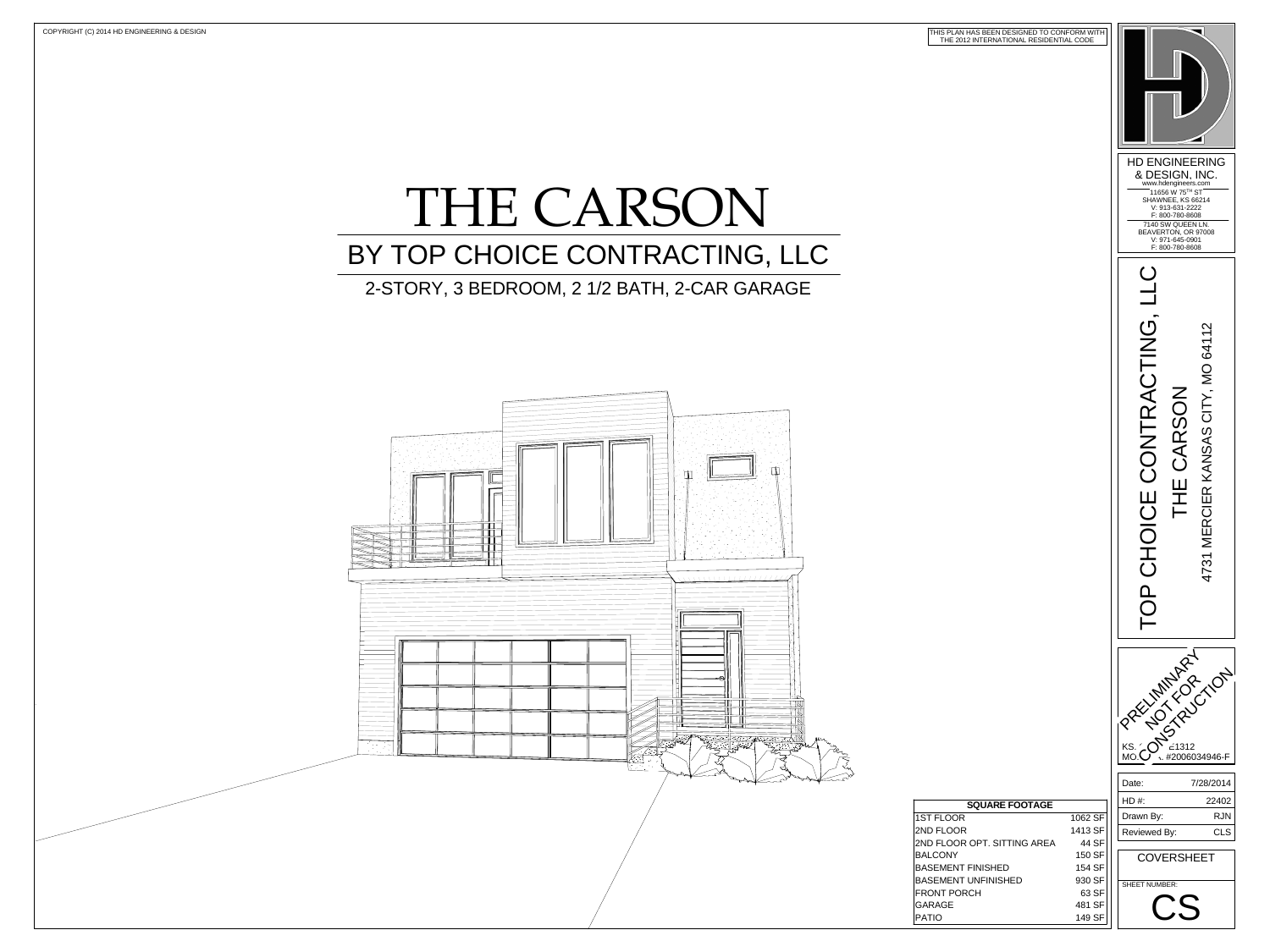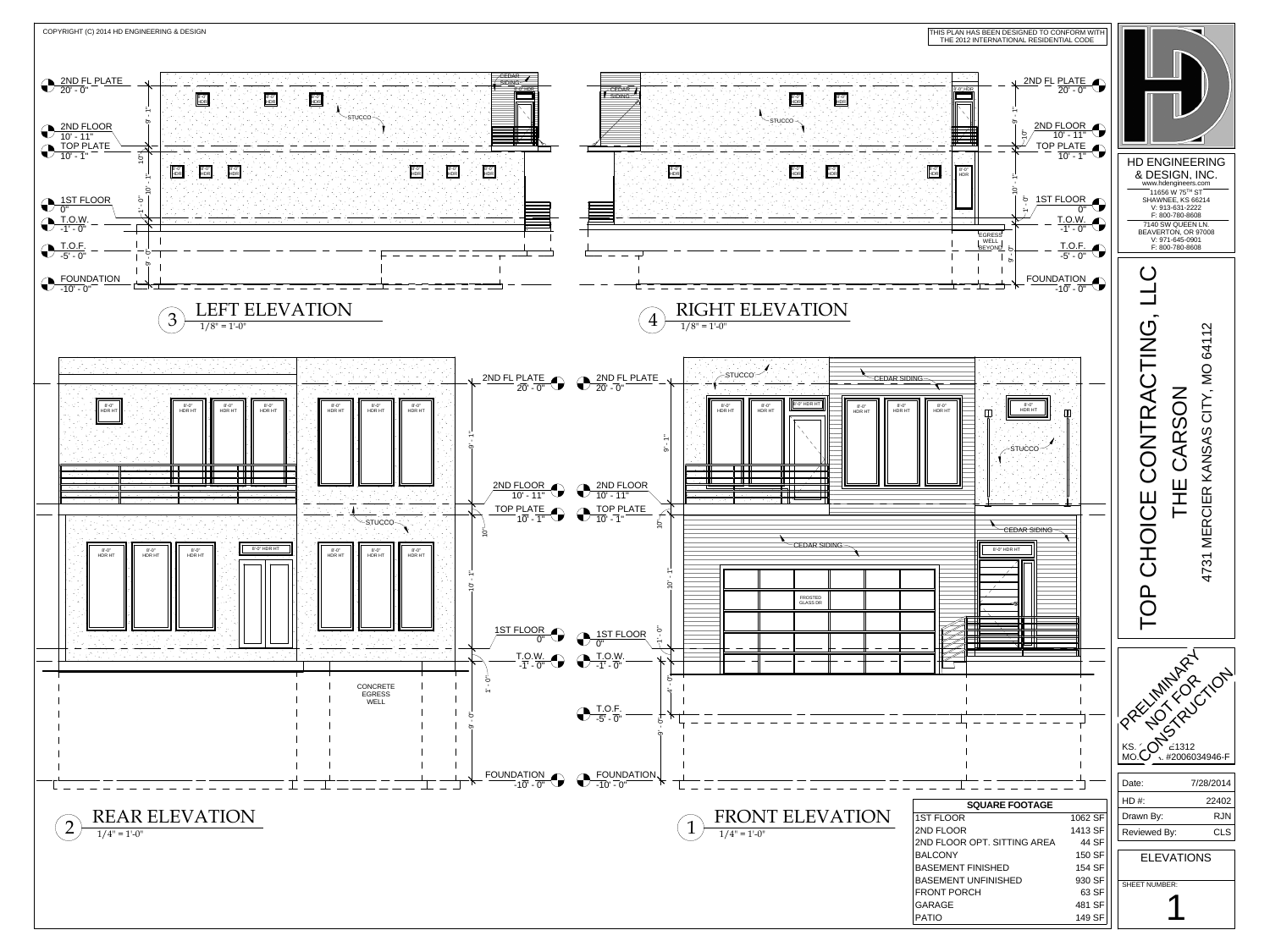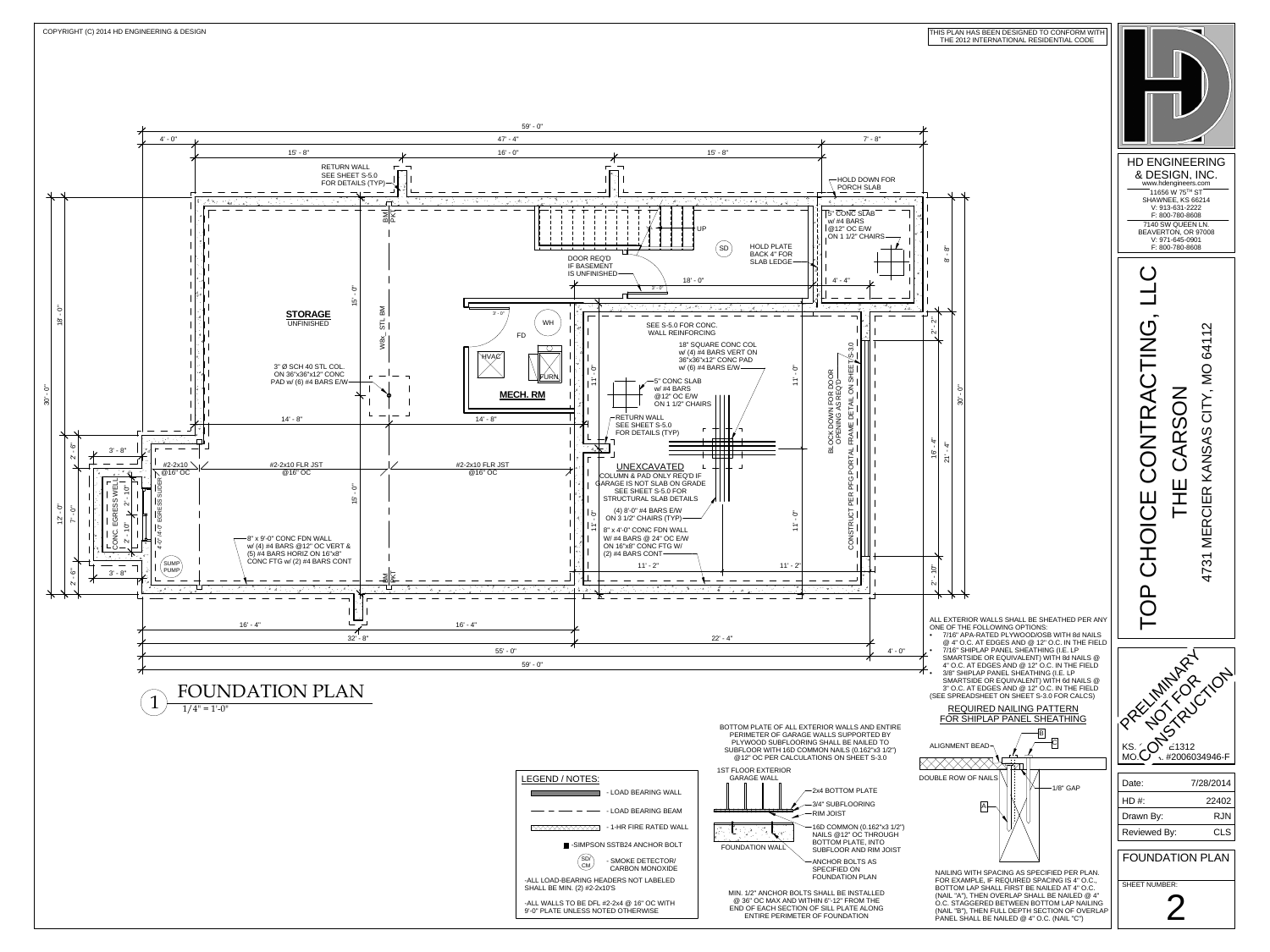| LEGEND / NOTES:                                                               |                                      |  |
|-------------------------------------------------------------------------------|--------------------------------------|--|
|                                                                               | - LOAD BEARING                       |  |
|                                                                               | - LOAD BEARING                       |  |
|                                                                               | - 1-HR FIRE RATI                     |  |
|                                                                               | - SMOKE DETECT<br><b>CARBON MONC</b> |  |
| T)                                                                            | -TEMPERED GLA                        |  |
| -ALL LOAD-BEARING HEADERS NOT LABEL<br>BE MIN. (2) #2-2x10'S                  |                                      |  |
| -ALL WALLS TO BE DFL #2-2x4 @ 16" OC W<br>10'-0" PLATE UNLESS NOTED OTHERWISE |                                      |  |
| -SEE ELEVATIONS FOR WINDOW HEADER                                             |                                      |  |
|                                                                               |                                      |  |